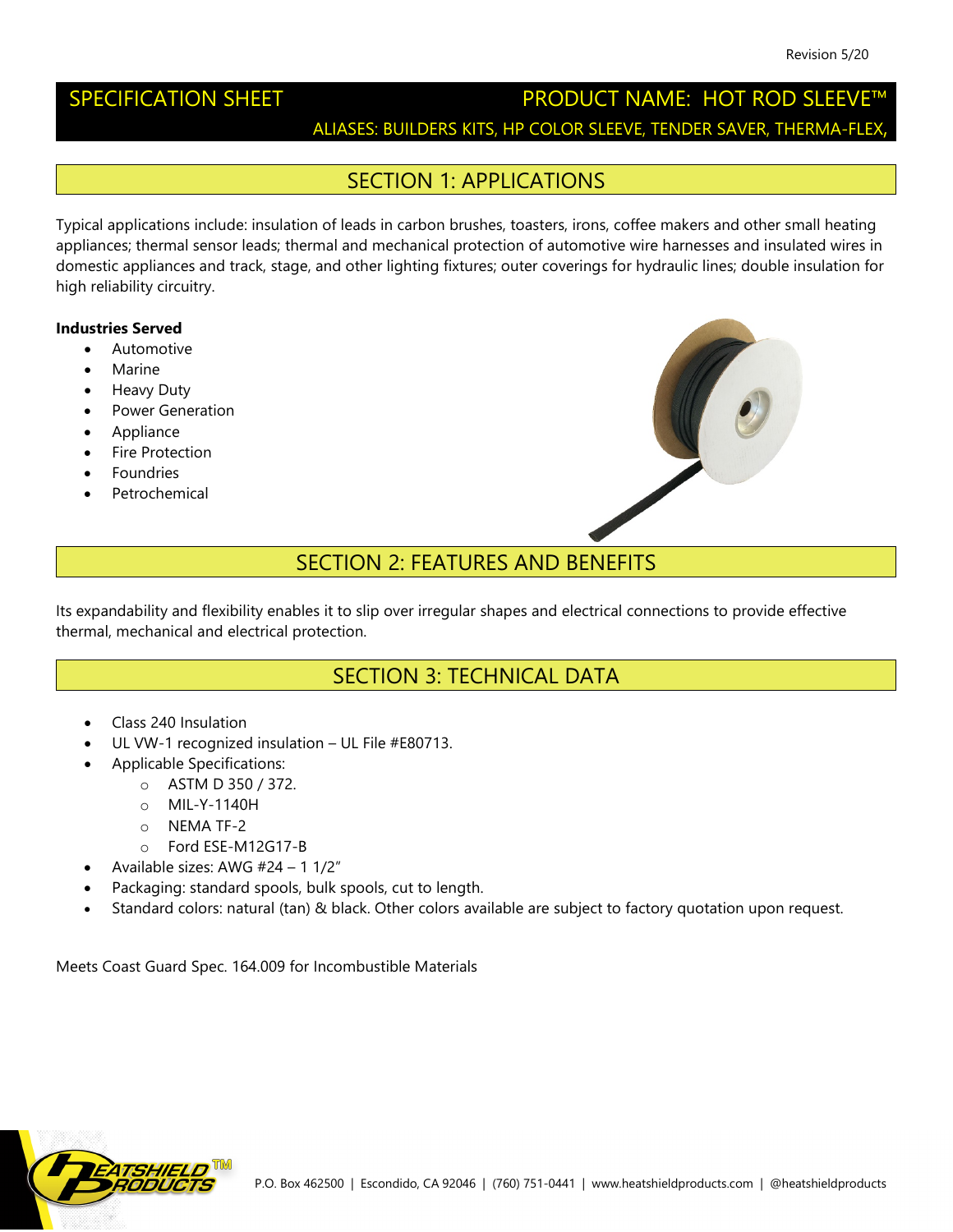| <b>Operating Range:</b>           | $-59^\circ$ C to 648 $^\circ$ C           |  |  |  |
|-----------------------------------|-------------------------------------------|--|--|--|
| <b>Dielectric</b>                 | Grade C-3 insulation. No dielectric value |  |  |  |
| <b>Breakdown:</b>                 | quaranteed. Determined by space factor    |  |  |  |
| <b>Heat Age:</b>                  | N/A                                       |  |  |  |
| <b>Dielectric constant:</b>       | N/A                                       |  |  |  |
| <b>Volume resistivity:</b>        | 1014 ohm-cm @ 72°F and 500 Volts DC       |  |  |  |
| <b>Dissipation factor:</b>        | N/A                                       |  |  |  |
| <b>Cut through</b><br>resistance: | Excellent                                 |  |  |  |
| <b>Oil resistance:</b>            | No swelling or disintegration             |  |  |  |
| <b>Fungus resistance:</b>         | Inert, requires no fungicide additives.   |  |  |  |
| <b>Rate of Burning:</b>           | Meets UL VW-1 flammability rating         |  |  |  |

| <b>NEMA Size</b> | <b>Nominal Diameter</b><br>(inches) | <b>Minimum Diameter</b><br>(inches) | <b>Maximum Diameter</b><br>(inches) |
|------------------|-------------------------------------|-------------------------------------|-------------------------------------|
| 24               | 0.024                               | 0.020                               | 0.027                               |
| 22               | 0.029                               | 0.025                               | 0.032                               |
| 20               | 0.036                               | 0.032                               | 0.039                               |
| 18               | 0.044                               | 0.040                               | 0.049                               |
| 17               | 0.049                               | 0.045                               | 0.054                               |
| 16               | 0.056                               | 0.051                               | 0.061                               |
| 15               | 0.062                               | 0.057                               | 0.067                               |
| 14               | 0.069                               | 0.064                               | 0.074                               |
| 13               | 0.077                               | 0.072                               | 0.082                               |
| 12               | 0.086                               | 0.081                               | 0.091                               |
| 11               | 0.096                               | 0.091                               | 0.101                               |
| 10               | 0.107                               | 0.102                               | 0.112                               |
| 9                | 0.119                               | 0.114                               | 0.124                               |
| 8                | 0.135                               | 0.129                               | 0.141                               |
| $\overline{7}$   | 0.148                               | 0.144                               | 0.158                               |
| 6                | 0.166                               | 0.162                               | 0.178                               |
| 5                | 0.186                               | 0.182                               | 0.198                               |
| $\overline{4}$   | 0.208                               | 0.204                               | 0.224                               |
| 3                | 0.234                               | 0.229                               | 0.249                               |
| $\overline{c}$   | 0.263                               | 0.258                               | 0.278                               |
| 1                | 0.294                               | 0.289                               | 0.311                               |
| 5/16"            | 0.313                               | 0.313                               | 0.334                               |
| 0                | 0.330                               | 0.325                               | 0.347                               |
| 3/8"             | 0.387                               | 0.375                               | 0.399                               |
| 7/16"            | 0.450                               | 0.438                               | 0.462                               |

Continued